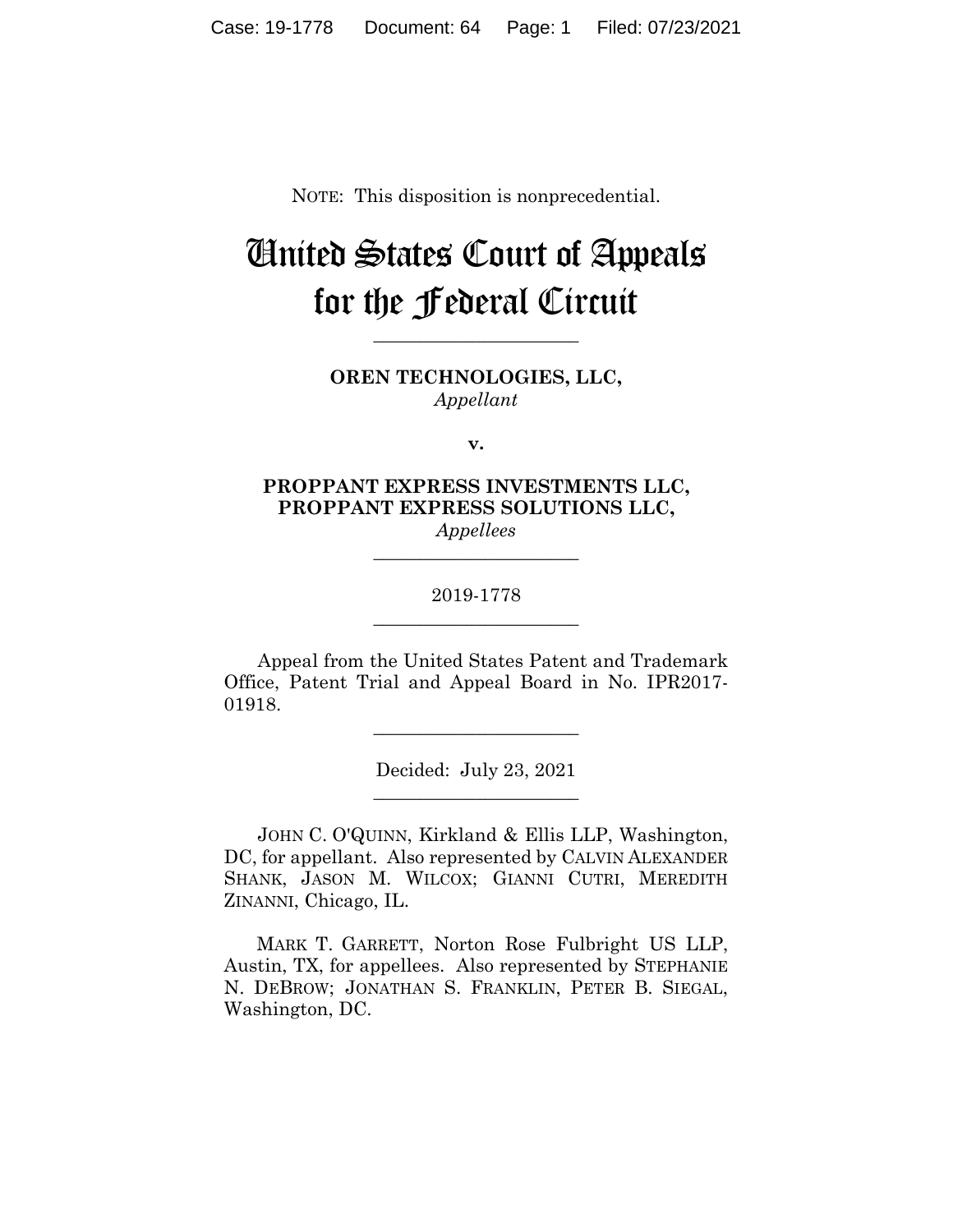Before NEWMAN, O'MALLEY, and CHEN, *Circuit Judges*.

 $\mathcal{L}_\text{max}$  and  $\mathcal{L}_\text{max}$  and  $\mathcal{L}_\text{max}$  and  $\mathcal{L}_\text{max}$ 

## PER CURIAM.

Oren Technologies, LLC ("Oren") appeals the decision of the Patent Trial and Appeal Board ("PTAB" or "Board"), ruling on *inter partes* review ("IPR") that claims 1–7, 9, 10, and 12–20 (all the challenged claims) of U.S. Patent No. 9,403,626 ("the '626 patent") are unpatentable on the ground of obviousness.1 Oren had charged Proppant Express Investments LLC ("PropX") with infringement of the '626 patent, together with continuation U.S. Patent No. 9,511,929 ("the '929 patent") and a third related patent, U.S. Patent No. 9,296,518 ("the '518 patent") in the United States District Court for the Southern District of Texas. While the district court case was pending, PropX filed this petition for IPR of the '626 patent, and corollary petitions for the '929 and '518 patents. The PTAB found the '626 patent invalid for obviousness. Oren appealed. We conclude that the PTAB erred in basing its obviousness finding on a ground of unpatentability not presented by petitioner and in its evidentiary analysis on the objective evidence of nonobviousness. We reverse-in-part, vacate-in-part, and remand.

#### **BACKGROUND**

The '626 patent is for a "Proppant Storage Vessel and Assembly Thereof." Proppant is particulate material, such as silica sand, used in the process of hydraulic fracturing that is commonly called "fracking." Fracking is "the injection of fluid into shale beds at high pressure in order to free up petroleum resources (such as oil or natural gas)."

<sup>1</sup> *Proppant Express Inv., LLC v. Oren Techs., LLC*, No. IPR2017-01918, Paper 83 (P.T.A.B. Feb. 14, 2019) ("Board Op.").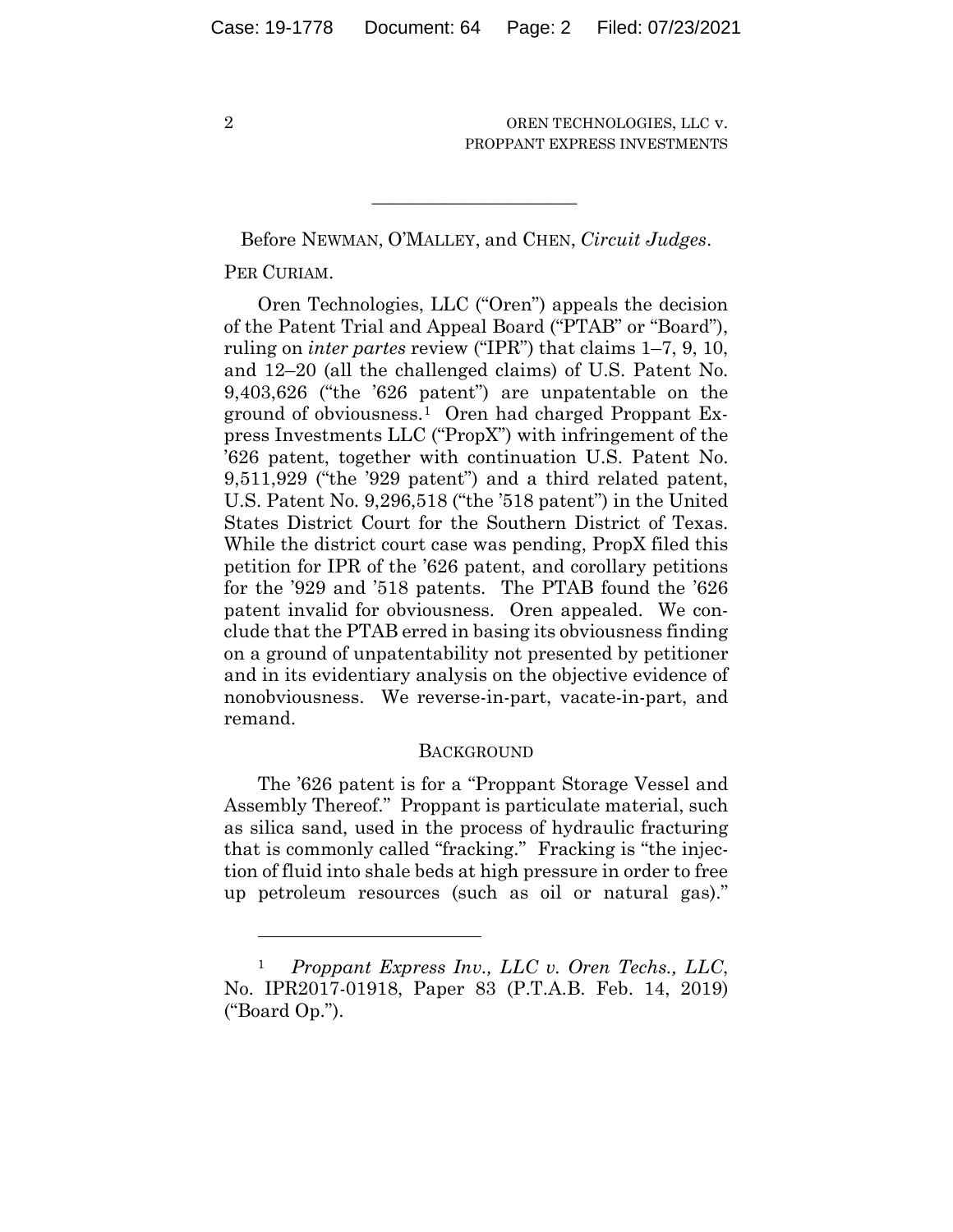.

3

*Fracking*, MERRIAM-WEBSTER DICTIONARY. Proppant is inserted into the well and shale rock to preserve the pressure-induced fractures in the rock and thus to facilitate flow of oil and gas into the well. The record states that a fracking well may require several tons of proppant.

The sources of proppant tend to be remote from well sites, and the proppant must be contained, transported, stored, and delivered to the well site. Oren states that methods previously used, such as proppant storage in railroad cars and delivery by pneumatic trailers, were inconvenient, noisy, wasteful, dusty, and unsafe.

The '626 patent describes and claims a container structure that Oren states enables containment, transportation, storage, and efficient release of large volumes of proppant. Figure 1 of the '626 patent shows the containers stacked for transport, storage, and use: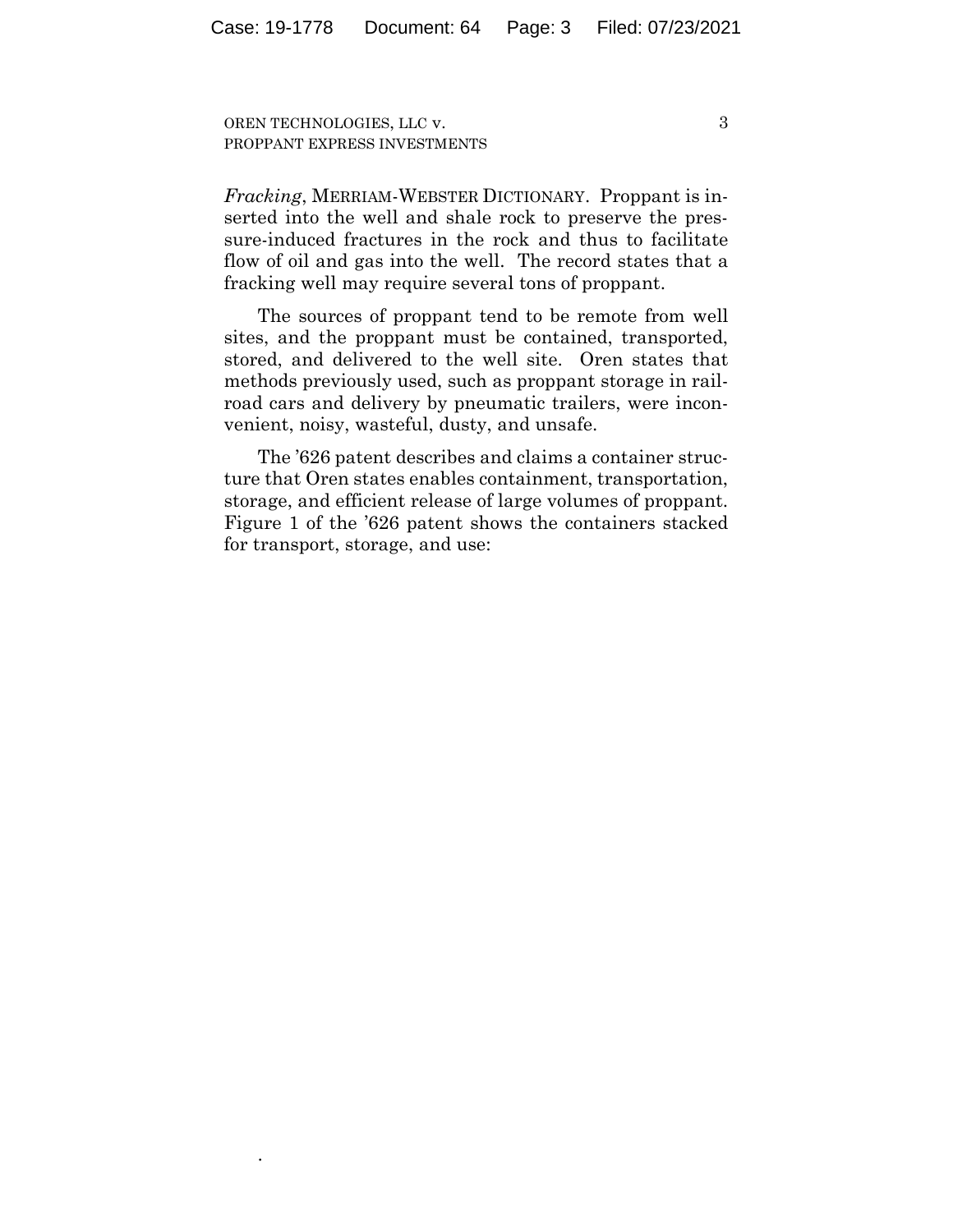

## '626 patent, Fig. 1.

The containers are structured so that the proppant in each container can flow through hinged hatches, and is discharged at the well site through the outlet on the bottom container. The specification states that "the hatches 24 and 28 will form a unique and guided flowpath whereby the proppant in the interior volume 18 of the second container 16 can flow directly into the opening 24 and into the interior volume 14 of the first container 12." '626 patent, col. 5, ll. 38–42.

Patent Figure 6 shows the structure of the individual container, with support members 102 and 104 and ramps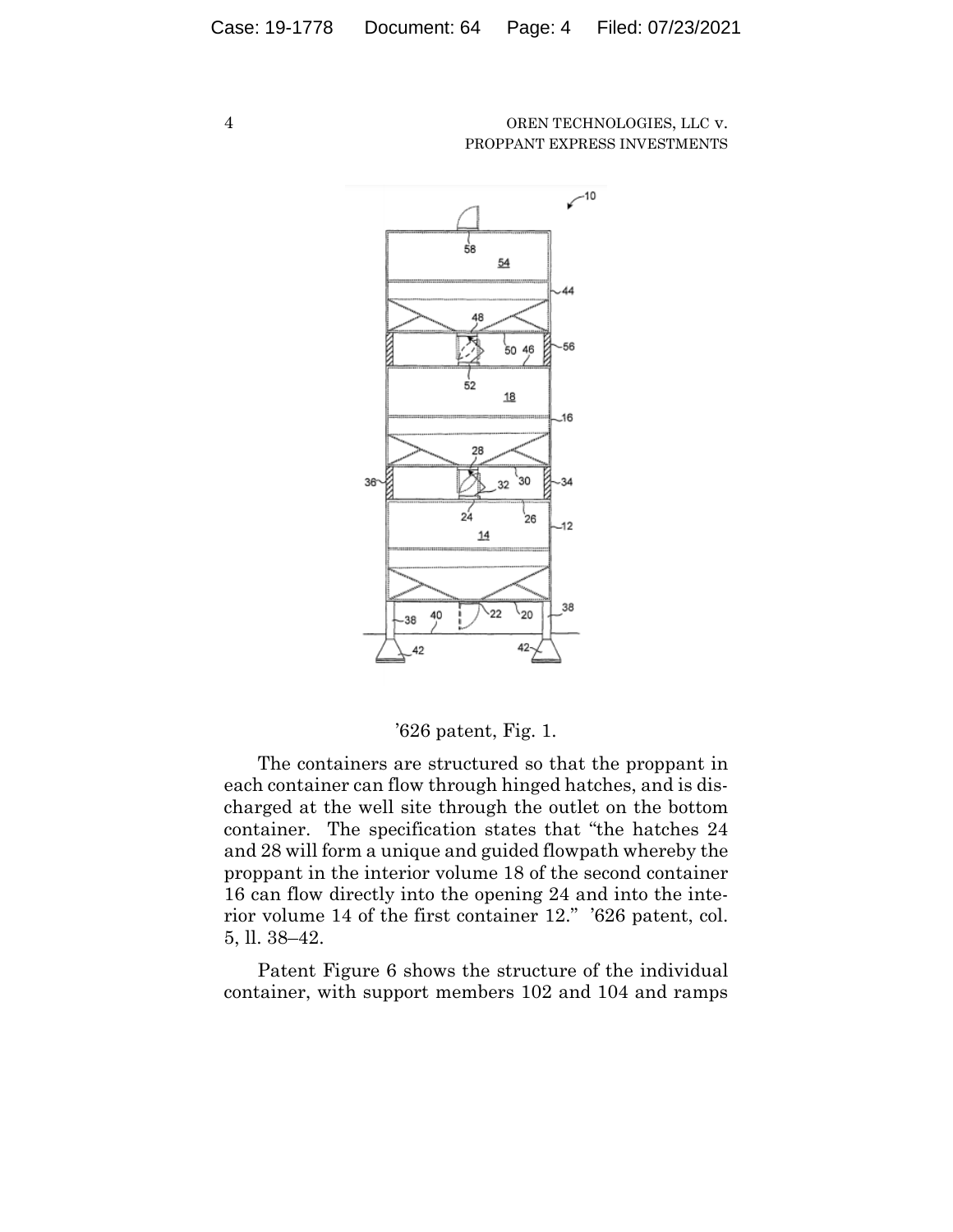82 and 84, described as providing support and strength for the heavy loads for which these containers are intended:



'626 patent, Fig. 6.

Figure 6 also shows hatches 22 and 32 through which the proppant flows from stacked container to container.

Claim 18 is representative:

.

18. A container structurally strengthened to transport and store large volumes of proppant effectively therein, the container comprising:

a top; a bottom, having an outlet formed therein; sidewalls coupled to the top and bottom, so as to define an interior volume of the container thereby to store the proppant therein;

a plurality of sidewall supports positioned to provide structural support to the sidewalls when large volumes of proppant are positioned within the interior volume, the proppant having a substantially spherical shape and a tightly graded particle distribution, the plurality of sidewall supports including a plurality of support braces extending in a substantially horizontal position, the container including a container frame structurally arranged to support another container when filled with large volumes of proppant and when positioned in a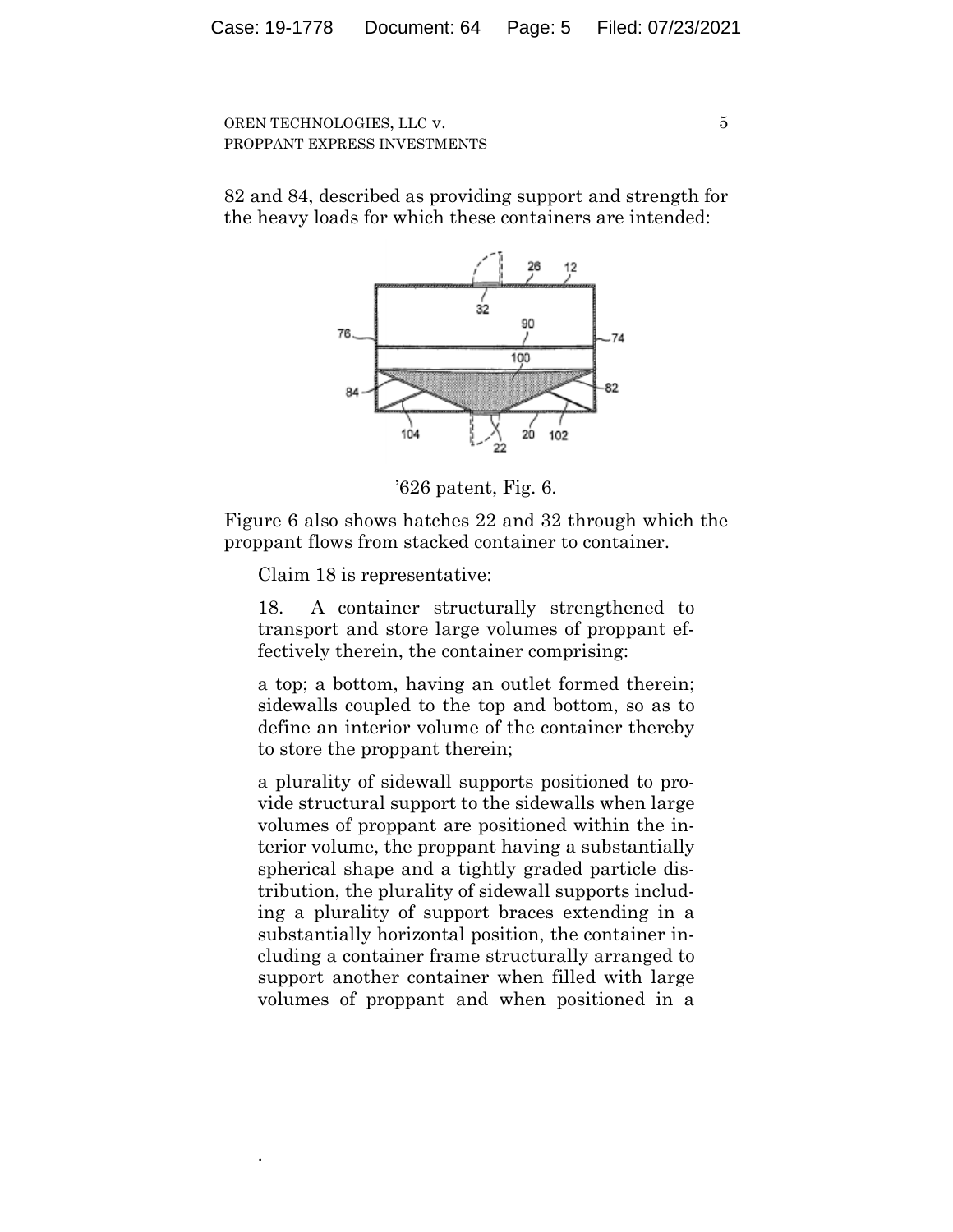vertically stacked arrangement thereabove, and the large volumes are at least 30,000 pounds;

ramps downwardly inclined and extending inwardly from the sidewalls to direct the proppant toward the outlet when the proppant is stored therein, a plurality of support members attached to a bottom surface of the ramps and extending downwardly toward the bottom, and at least one support brace of the plurality of support braces being positioned vertically higher than the ramps;

a plurality of support members attached to a bottom surface of the ramps and extending downwardly toward the bottom; and

a hatch positioned proximate the outlet, the hatch being moveable between open and closed positions.

'626 patent, col. 11, l. 52–col. 12, l. 16.

Other independent claims are directed to the system of multiple containers, an additional conveyor, and the method of delivering large quantities of proppant to the fracking site. Dependent claims add additional limitations.

#### *Procedural Issues -- Issue Preclusion*

PropX filed IPR petitions against the '626 patent and its continuation, the '929 patent, and the same panel of the PTAB conducted separate trials. The Board first considered the '626 patent, and in a Final Written Decision dated February 14, 2019, the Board held all the challenged claims of the '626 patent unpatentable on the ground of obviousness. Board Op. at 52. Then, 27 days later, the PTAB issued a Final Written Decision on the continuation '929 patent and held that claims 4, 7, 10, 12, 15, 18, and 19, directed to the same claim limitations at issue in the '626 patent, were patentable. *Proppant Express Invs., LLC v.*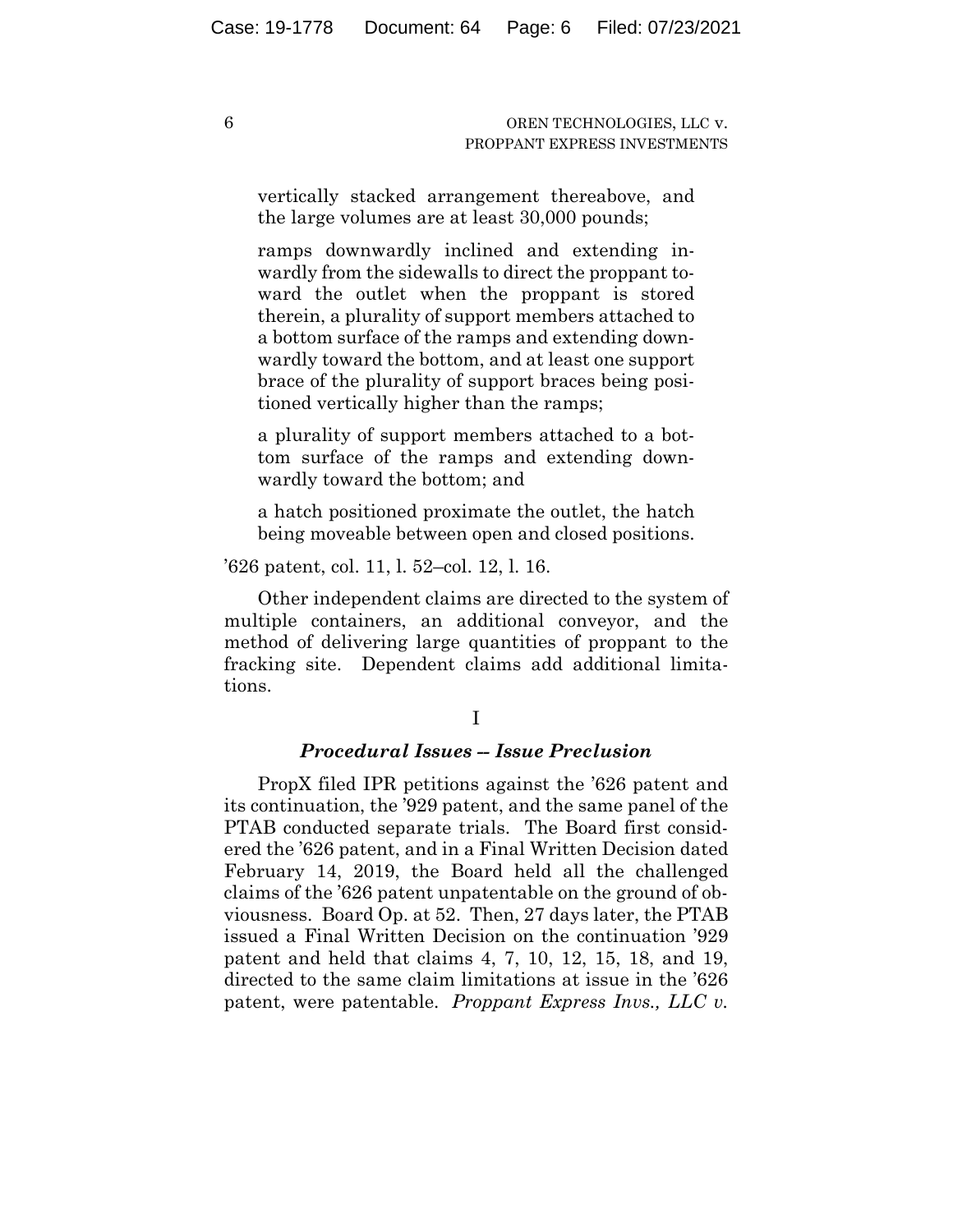7

*Oren Techs., LLC*, No. IPR2017-02103, Paper 100 (P.T.A.B. Mar. 13, 2019) ("929 Board Op."). Both sides, in their briefs filed on this appeal, recognized that the '626 and '929 patent decisions were in direct conflict and could not be reconciled. PropX advised the court that it had requested PTAB reconsideration of the '929 decision.

While the present appeal was awaiting decision, the PTAB reconsidered its '929 holding. The PTAB then held all claims except claim 4 of the '929 patent unpatentable. *Proppant Express Invs., LLC v. Oren Techs., LLC*, No. IPR2017-02103, 2020 WL 2562742 (P.T.A.B. May 20, 2020) ("'929 Reconsideration Op."). The PTAB stated that "we erred in our analysis of this limitation [of "at least 30,000 pounds" in the '929 patent] given our prior analysis in the -01918 Proceeding [for the '626 patent]." '929 Reconsideration Op. at \*2.

Meanwhile, two days before the PTAB issued the '929 Reconsideration Decision, this court affirmed the district court's claim construction of certain claims terms, reported at *Sandbox Logistics LLC v. Proppant Express Investment LLC*, 813 F. App'x 548 (Fed. Cir. 2020). On that claim construction, the parties had stipulated to non-infringement of the '626, '929, and '518 patents, and the district court had entered final judgment in favor of PropX. *Id.* at 551. Following our affirmance of claim construction and non-infringement, neither party appealed from the '929 Reconsideration Decision.

Both sides filed supplemental briefs in this appeal on issue preclusion. PropX argues that "the Board's final written decision in IPR2017-02103 . . . , as modified on rehearing, has dispositive, preclusive effect on this appeal," because "[Oren] did not appeal." PropX Suppl. Br. 1. Oren responds that preclusion does not arise because the basic requirements of issue preclusion are not met and, further, because Oren did not have a meaningful incentive to appeal the '929 Reconsideration Decision.

.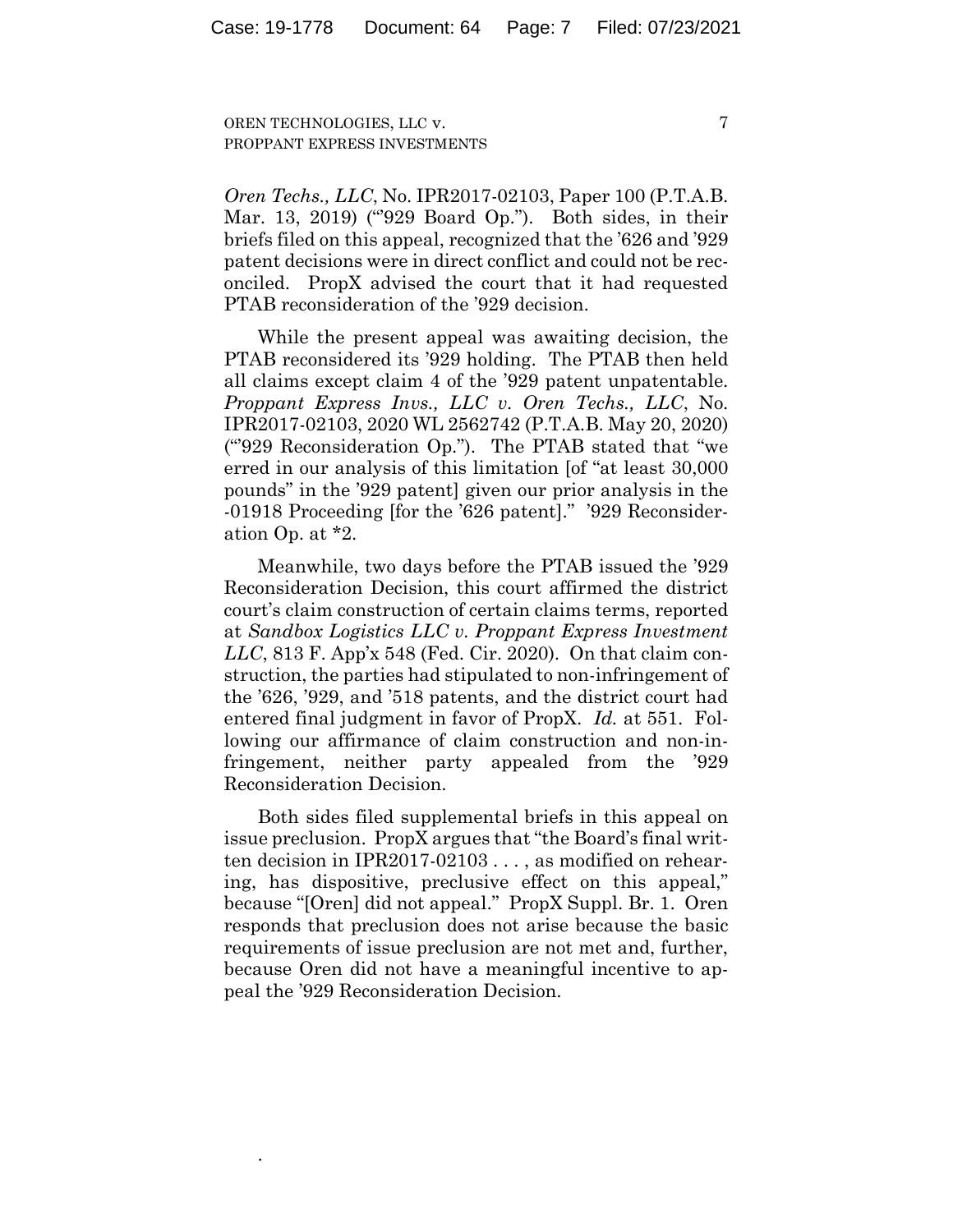The Restatement (Second) of Judgments § 27 states:

When an issue of fact or law is actually litigated and determined by a valid and final judgment, and the determination is essential to the judgment, the determination is conclusive in a subsequent action between the parties, whether on the same or a different claim.

Issue preclusion requires not only identity of issues, but also adequacy of review and finality of decision. *Id.* This court has recognized that issue preclusion may apply to PTAB proceedings. For example, in *Papst Licensing GMBH & Co. KG v. Samsung Electronics America, Inc.*, 924 F.3d 1243 (Fed. Cir. 2019), this court applied issue preclusion to the meaning of a claim term that was "materially identical" to that construed by the Board for a related patent; the court explained that the Board's claim construction "resolved [all the] issues now before us, and those resolutions were essential to the Board's decision." *Id.* at 1252.

PropX argues that the Board's '929 Reconsideration Decision precludes our review of the Board's '626 Decision, for the claims in both patents are the same or similar, and the "issues Oren raises here are identical to issues the Board resolved against Oren in the '929 IPR final written decision." PropX Suppl. Br. 2. PropX states that because Oren did not appeal the '929 Reconsideration Decision, that decision became final for preclusion purposes.

Oren responds that the Board's unappealed '929 Reconsideration Decision does not preclude our review of the '626 decision, and refers to the recognized equitable exceptions to issue preclusion, as recited in the Restatement (Second) of Judgments § 28. Preclusion does not apply when:

There is a clear and convincing need for a new determination of the issue . . . (b) because it was not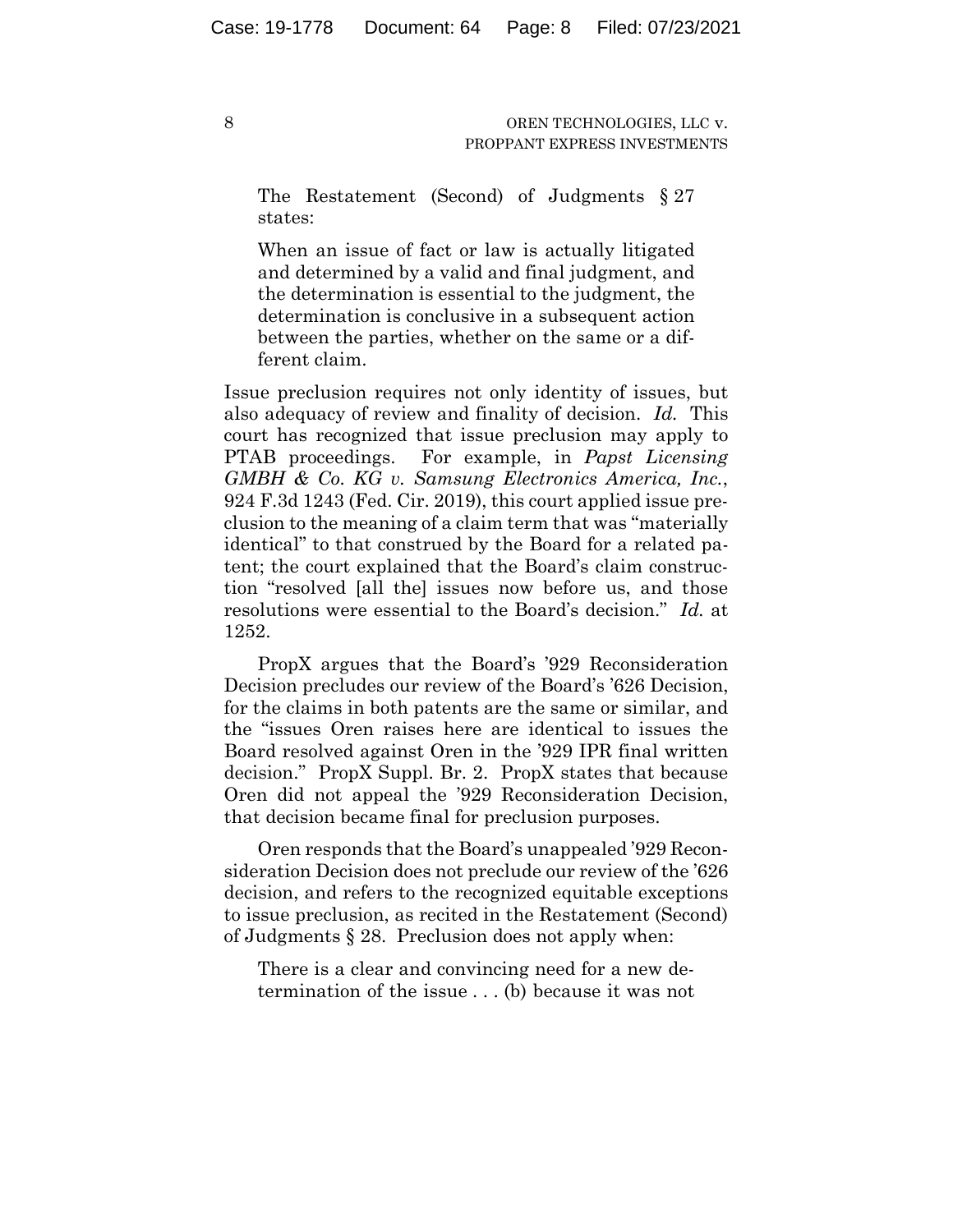> sufficiently foreseeable at the time of the initial action that the issue would arise in the context of a subsequent action, or (c) because the party sought to be precluded, as a result of the conduct of his adversary or other special circumstances, did not have an adequate opportunity or incentive to obtain a full and fair adjudication in the initial action.

*Id.* § 28(5). The purpose of the equitable exceptions to issue preclusion is to "serve the twin goals of fairness and efficient use of private and public litigation resources." *Nat'l R.R. Passenger Corp. v. Pa. Pub. Util. Comm'n*, 288 F.3d 519, 525 (3d Cir. 2002). The exceptions assure fairness and flexibility as circumstances warrant.

Oren argues that it lacked incentive to litigate the PTAB's invalidation of all but one of the '929 claims for two reasons: first, that validity of claim 4 had been sustained and provides some protection for the '929 subject matter; and second, that after stipulated judgment of non-infringement, Oren "could not have obtained damages or an injunction" for infringement of the '929 patent by PropX. Oren Suppl. Br. 5.

In *Power Integrations, Inc. v. Semiconductor Components Industries, LLC*, 926 F.3d 1306, 1312–13 (Fed. Cir. 2019), this court explained that principles of fairness negate imposing issue preclusion when the party sought to be precluded "had a considerably greater incentive to continue litigating" an issue in a second case than it had in a first case. *Id.* (citing *Papst*, 924 F.3d at 1251–52). We conclude that issue preclusion does not apply here, because of Oren's lack of incentive to litigate the '929 patent given the timing of this court's decision affirming the district court's stipulated judgment of non-infringement and because of the survival of a claim in the '929 patent as compared to the invalidation of all challenged '626 patent claims.

We turn to the merits of the appeal of the PTAB's '626 patent decision.

.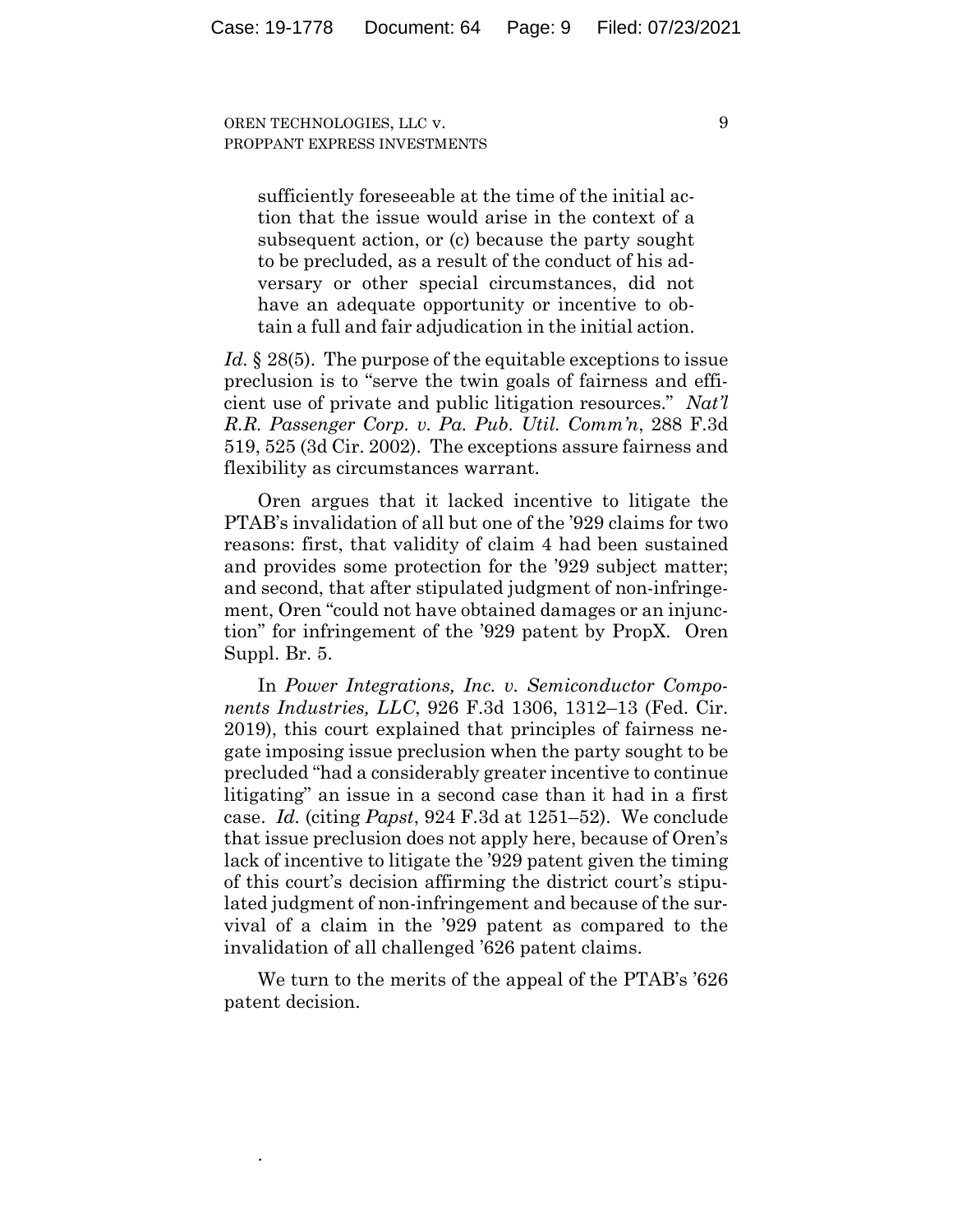#### II

## *The Prior Art*

The PTAB held all challenged claims of the '626 patent unpatentable as obvious. The Board relied in its final decision on five references, Smith, Claussen, Hedrick, Krenek, and Racy, in various combinations. Oren raises challenges to the Board's treatment of two of these references, Smith and Claussen. With respect to Smith, Oren argues that the Board improperly relied on a theory of modifying Smith that was never presented by the petitioner for the relevant limitation. With respect to Claussen, Oren states that there is no teaching or suggestion in Claussen of a support member and of including support members in the '626 container structure as claimed. Oren also argues that its container and system provide advantages that have been recognized in the industry and achieved significant commercial success.

Of the prior art, we need only discuss the Smith reference, U.S. Patent Publication No. 2008/0226434, to reach our decision. The Smith reference is the foundation of the Board's analysis. Smith shows "an intermodal hopper container" having two compartments and "a structural frame defining a rectangular volume suitable for stacking with conventional intermodal containers." Smith, Abstract. The Smith container has "plural compartments," each of which "has a hopper formed at a bottom end." Smith, Abstract. Figure 15 depicts the Smith two-compartment container: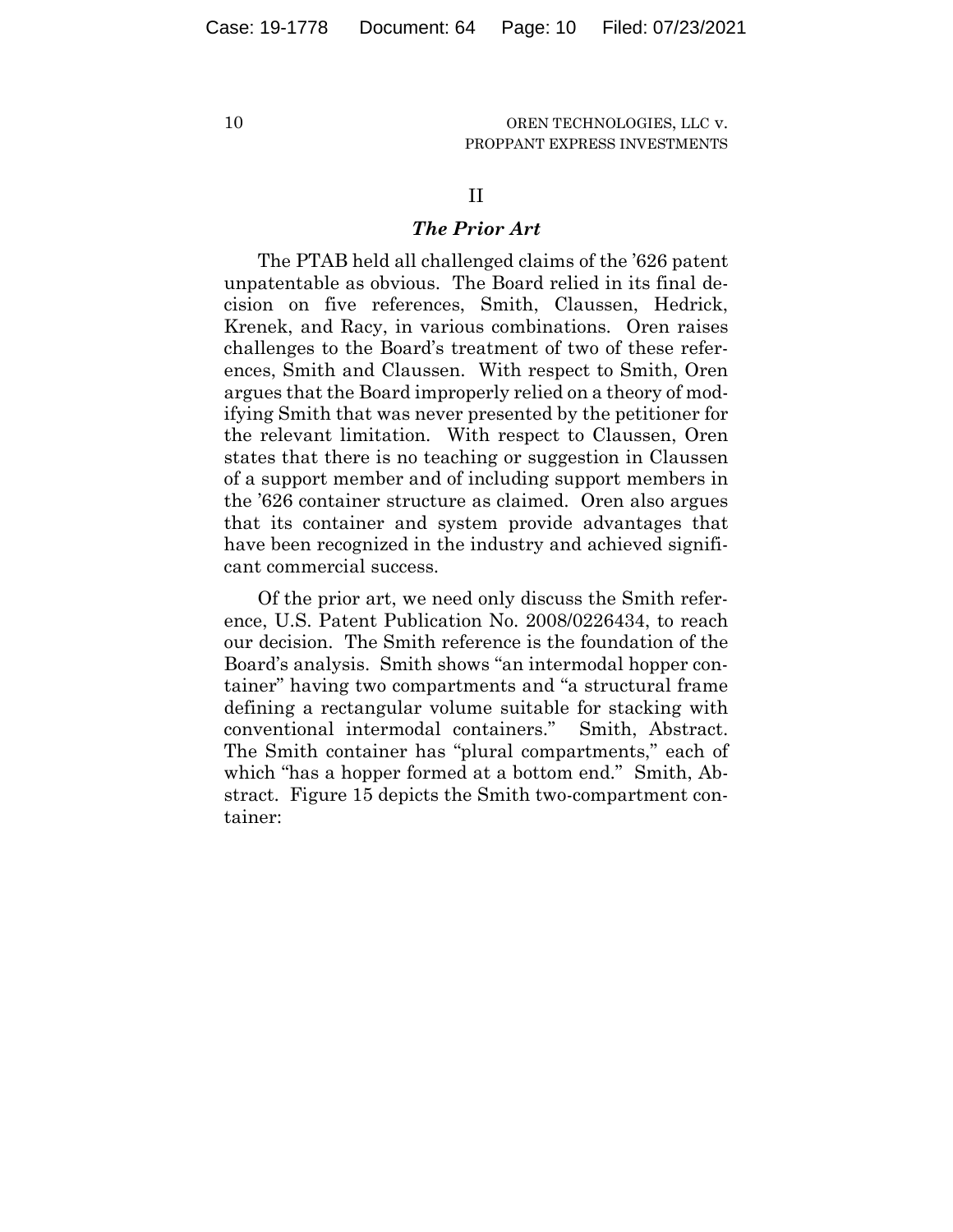

#### Smith, Fig. 15.

Smith states that its container has a "maximum payload of 52,500 pounds," with each compartment holding a maximum of  $26,250$  pounds. Smith,  $\P$  56.

Smith was cited during examination of the '626 application, and Oren argued that a significant distinction of Oren's container was its ability to hold and manage a greater weight than the limit stated in Smith. Claims 1– 6, 9, 15, and 18–20 of the '626 patent recite that the container includes sidewall supports "to provide structural support to the sidewalls when large volumes of proppant are positioned within the interior volume" wherein "*the large volumes are at least 30,000 pounds*." The examiner allowed the claims over Smith after Oren's amendment adding the "at least 30,000 pounds," limitation.

In this IPR proceeding, PropX argued that despite an explicit limitation in Smith to a maximum capacity of 26,250 pounds per compartment, the Smith container "would be capable of holding 30,000 pounds of proppant" because it "would have had to have been designed using a *safety factor* of 1.15 with respect to maximum payloads."

.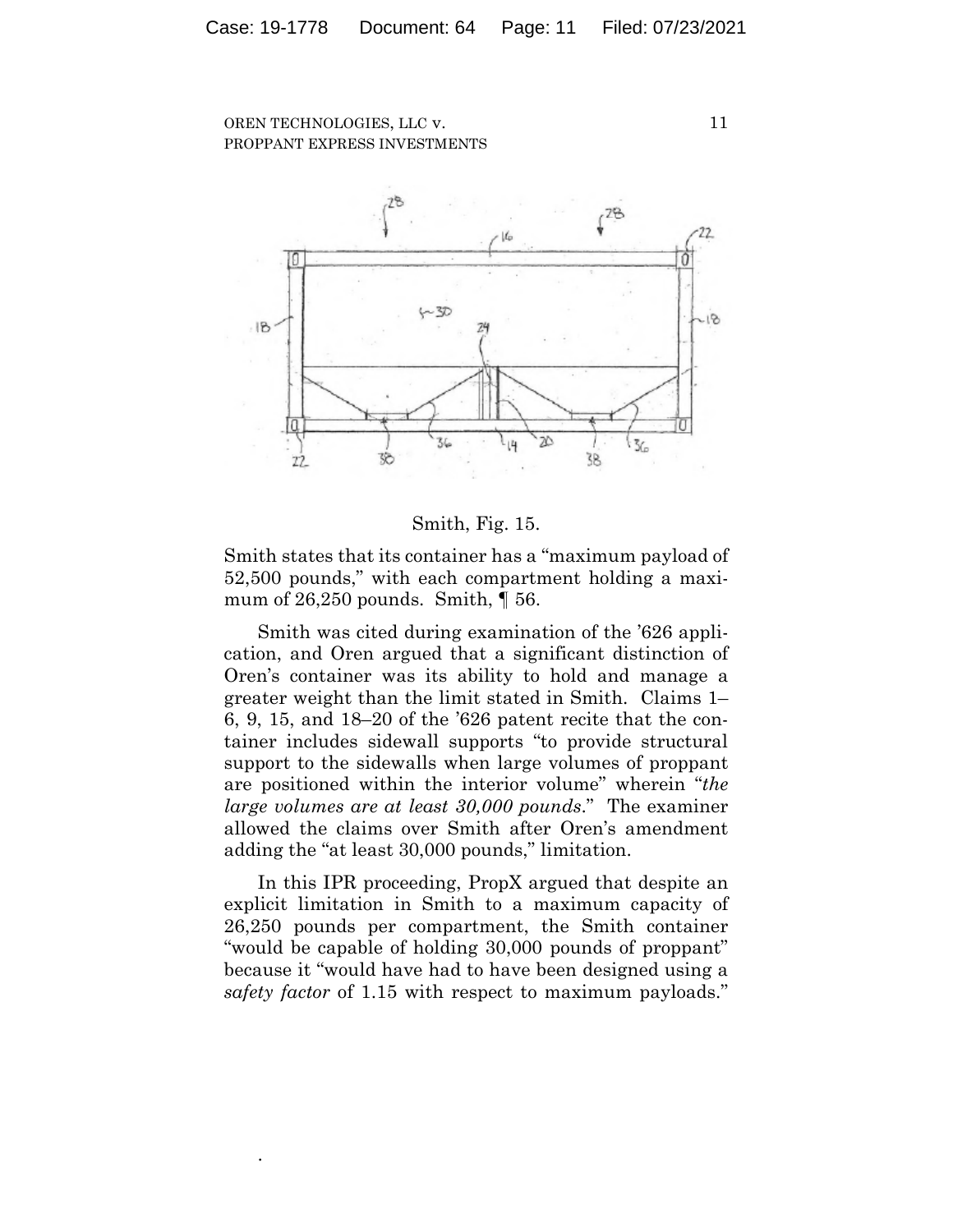Board Op. at 34 (quoting Wooley Decl. ¶ 181). The Board observed, however, that Smith does not mention a "safety factor" that would allow Smith's capacity beyond the recited maximum of 26,250 pounds.2

Nevertheless, the Board reasoned that the 30,000 pounds limitation was met by the combined references because the Board agreed with PropX that a skilled artisan would have been motivated to modify Smith to carry more proppant than the disclosed 26,250 pounds. The Board reasoned:

[E]ven if Smith's 20-foot container is only capable of carrying 52,500 pounds, or 26,250 pounds per compartment, the claimed limitation is satisfied through the proposed modification of Smith, in which Petitioner proposes to modify and reinforce Smith's container to carry more proppant, possibly above 80,000 pounds, or about 40,000 pounds per compartment.

Board Op. at 34–35. The Board concluded that: "Because Petitioner proposes to modify Smith's container to be capable of holding about 80,000 pounds of proppant, or 40,000 pounds per compartment, the claimed limitation is satisfied." Board Op. at 35.

As Oren points out, this modification theory was not advanced to the Board by PropX in relation to the 30,000 pound limitation. J.A. 141–42. The modification theory was presented in the context of providing a motivation to add Hedrick's bracing structure to Smith's container to meet the limitation of a "plurality of structural supports positioned to provide structural support to the first plurality of sidewalls." '626 patent, col. 9, ll. 4–5; Board Op. 18–

<sup>2</sup> We understand the Board to have thus rejected the safety factor theory, a conclusion that is supported by substantial evidence.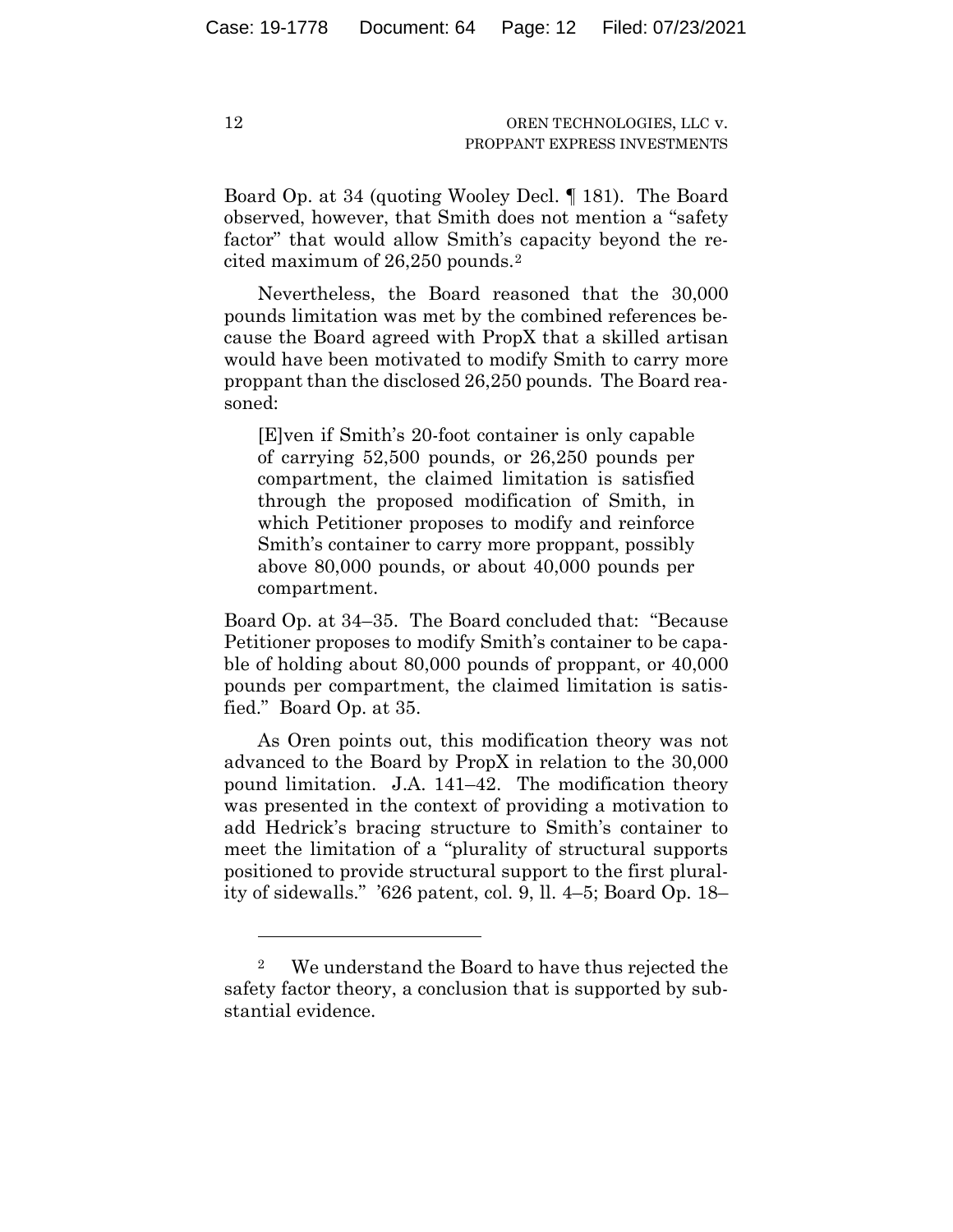.

19, 22–24; J.A. 128–33. PropX's expert calculated that the full volume of the Smith container of proppant would weigh around 79,000 to 84,000 pounds, which is greater than the maximum payload of 52,500 pounds disclosed by Smith. J.A. 1722, 1726–27 (¶¶ 130–31, 140–42). PropX argued, therefore, that a skilled artisan would have been motivated to increase the payload capacity beyond Smith's disclosed maximum to take advantage of the unused volume. J.A 129. But those arguments were not specifically directed to the 30,000 pound limitation. J.A. 141–42. It was error by the Board to rely on this unpresented theory for finding the 30,000 pound limitation obvious.

The "Board must base its decision on arguments that were advanced by a party, and to which the opposing party was given a chance to respond." *In re Magnum Oil Tools Int'l, Ltd.*, 829 F.3d 1364, 1381 (Fed. Cir. 2016); *Emera-Chem Holdings, LLC v. Volkswagen Grp. of Am., Inc.*, 859 F.3d 1341, 1348 (Fed. Cir. 2017) (noting that the APA imposes particular procedural requirements on the USPTO regarding timely notice and the opportunity to respond to matters of fact and law asserted). We have held that the Board erred when it relied on a prior art reference that was unasserted for meeting a particular limitation, even though the passage from the reference that the Board relied on for disclosing the limitation had been block quoted in the petition and institution decision, in a different context. *EmeraChem*, 859 F.3d at 1350. Petitioner's identification of the reference as a motivation to combine was also insufficient for the Board on its own to rely on the reference for teaching a missing limitation. *Id.* at 1352. *In M & K Holdings, Inc. v. Samsung Elecs. Co., Ltd.*, we held that the Board erred in finding a claim was anticipated when the petitioner asserted only obviousness because the Board's decision deprived the patent owner of an opportunity to respond to a claim interpretation that underlay the anticipation theory. 985 F.3d 1376, 1385 (Fed. Cir. 2021).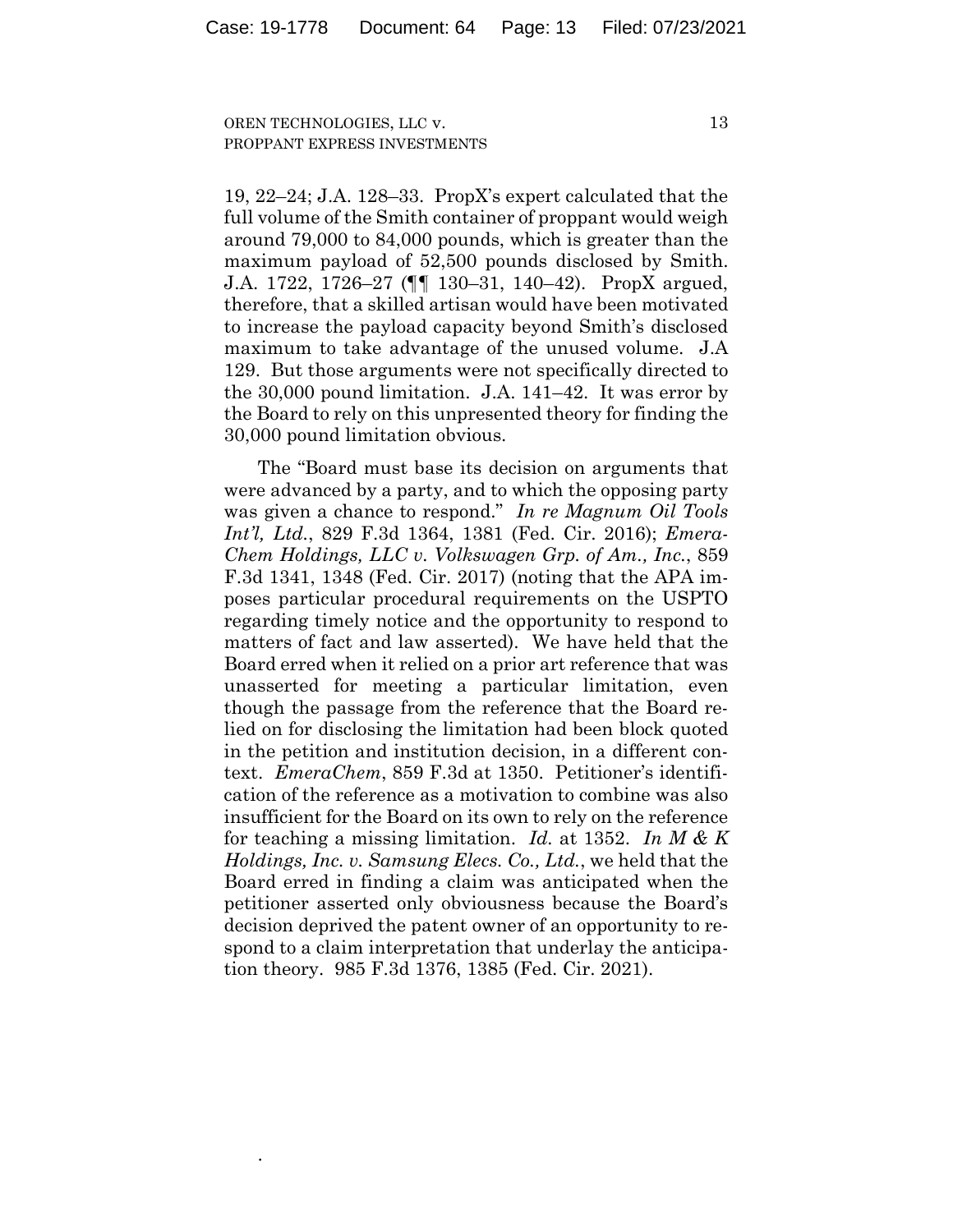Likewise, here, the Board erred by repurposing the theory of a motivation to modify Smith to increase its capacity as a basis for finding the 30,000 pound limitation met. PropX did not assert this theory of obviousness in its petition. *See Magnum Oil Tools*, 829 F.3d at 1381. Nor was the theory raised by the Board's institution decision (or at any time before the final written decision). *See Emera-Chem*, 859 F.3d at 1348, 1352. Therefore, relying on this theory in finding claims obvious was reversible error because the petitioner bears the burden of proving obviousness and Oren had no notice or opportunity to respond. *See Magnum Oil Tools*, 829 F.3d at 1380–81.

Moreover, we do not think the theory of modifying Smith achieves the result stated by the Board. The Board found a skilled artisan would have been motivated to modify Smith to increase its load capacity and would have found it obvious to accomplish the increased capacity by including Hedrick's support braces in Smith's container. Board Op. 19, 22–24. But that theory and the evidence supporting it do not address any specific capacity that Smith's container, modified with Hedrick's support braces, would have had, whether it would have been greater than 30,000 pounds, or the obviousness of any specific increased capacity to a skilled artisan. Although the container could volumetrically hold more than 30,000 pounds of proppant, as argued in support of the motivation to modify, that does not necessarily mean Smith modified by Hedrick's support braces would, without more, be enough to structurally support the weight of 30,000 pounds. These gaps only further illustrate that the Board's unilateral modification of Smith to purportedly meet the 30,000 pound limitation was an "unpatentability theor[y] never presented by petitioner and not supported by record evidence." *Magnum Oil Tools*, 829 F.3d at 1381.

Claims 1–6, 9, 15, 18–20 recite the 30,000 pound limitation, and we reverse the Board's decision on these claims. Although Oren also challenges the Board's reliance on the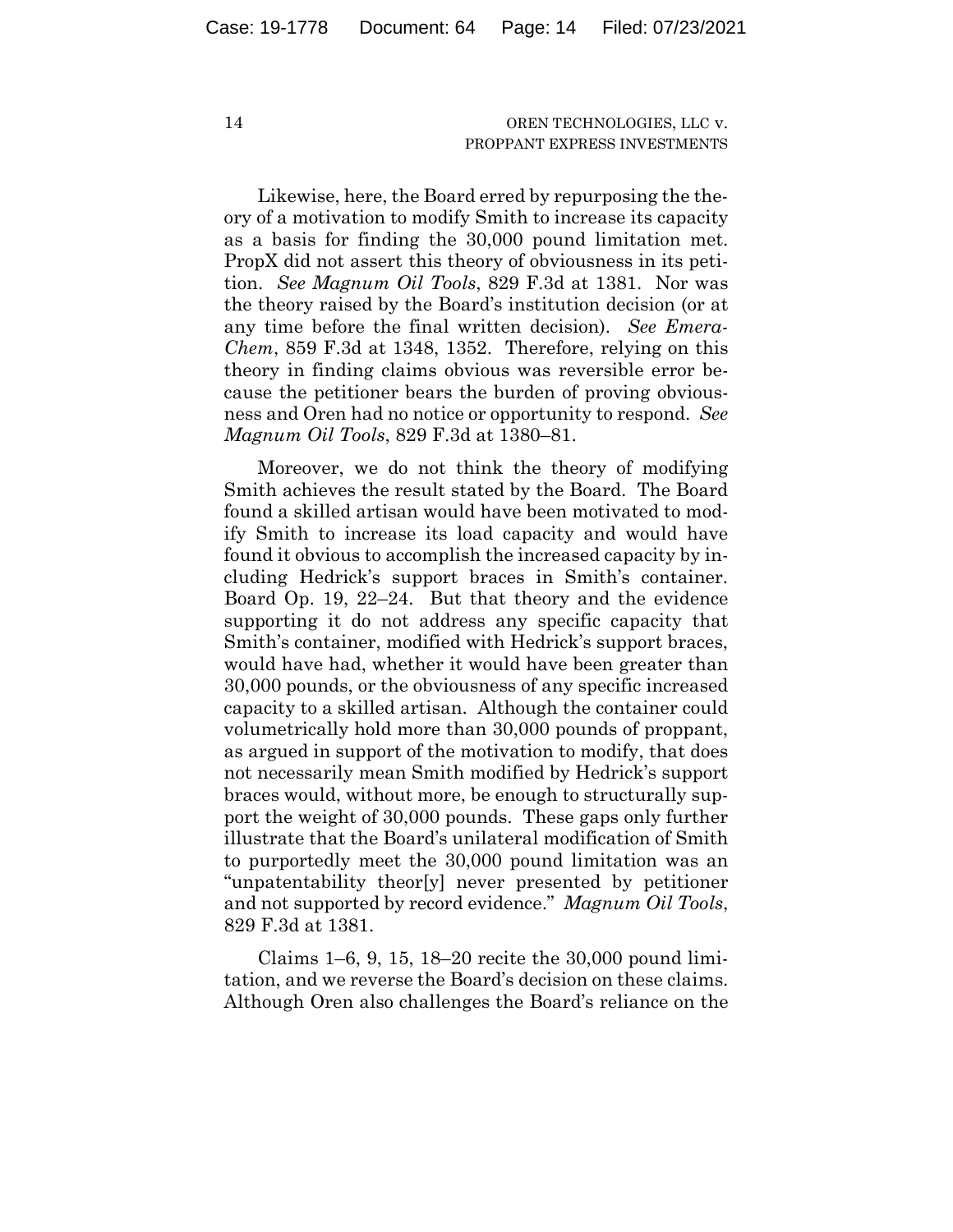Claussen reference for meeting the support members limitation, because all of the claims at issue that recite the support members limitation also recite the 30,000 pound limitation, and given our reversal on the 30,000 pound limitation, we need not address Claussen.3

## III

#### *Objective Indicia of Nonobviousness*

The remaining claims at issue, which do not recite the 30,000 pound limitation, are claims 7 and 10–14. For these claims, the Board failed to properly analyze the objective indicia evidence and, therefore, we remand.

As discussed in *Graham v. John Deere Inc.*, 383 U.S. 1 (1960), objective indicia are an integral part of the obviousness analysis. *Id.* at 18–19. Commercial success and industry praise are recognized evidence of nonobviousness, for the way persons in the field of an invention perceive its advantages "may often be the most probative and cogent evidence in the record." *Polaris Indus., Inc. v. Arctic Cat, Inc.*, 882 F.3d 1056, 1071 (Fed. Cir. 2018). Such evidence may establish that a new device having relatively small difference in a crowded field was not obvious to persons of skill in that field. The objective indicia are part of the totality of evidence concerning obviousness. *Stratoflex, Inc. v. Aeroquip Corp.*, 713 F.2d 1530, 1538–39 (Fed. Cir. 1983).

"For objective evidence of secondary considerations to be accorded substantial weight, its proponent must establish a nexus between the evidence and the merits of the claimed invention." *ClassCo, Inc. v. Apple, Inc.*, 838 F.3d

.

<sup>3</sup> Oren does not raise any arguments related to Hedrick, Krenek, or Racy, and whether it would have been obvious to modify Smith according to those prior art references. Therefore, we do not address those portions of the Board's decision.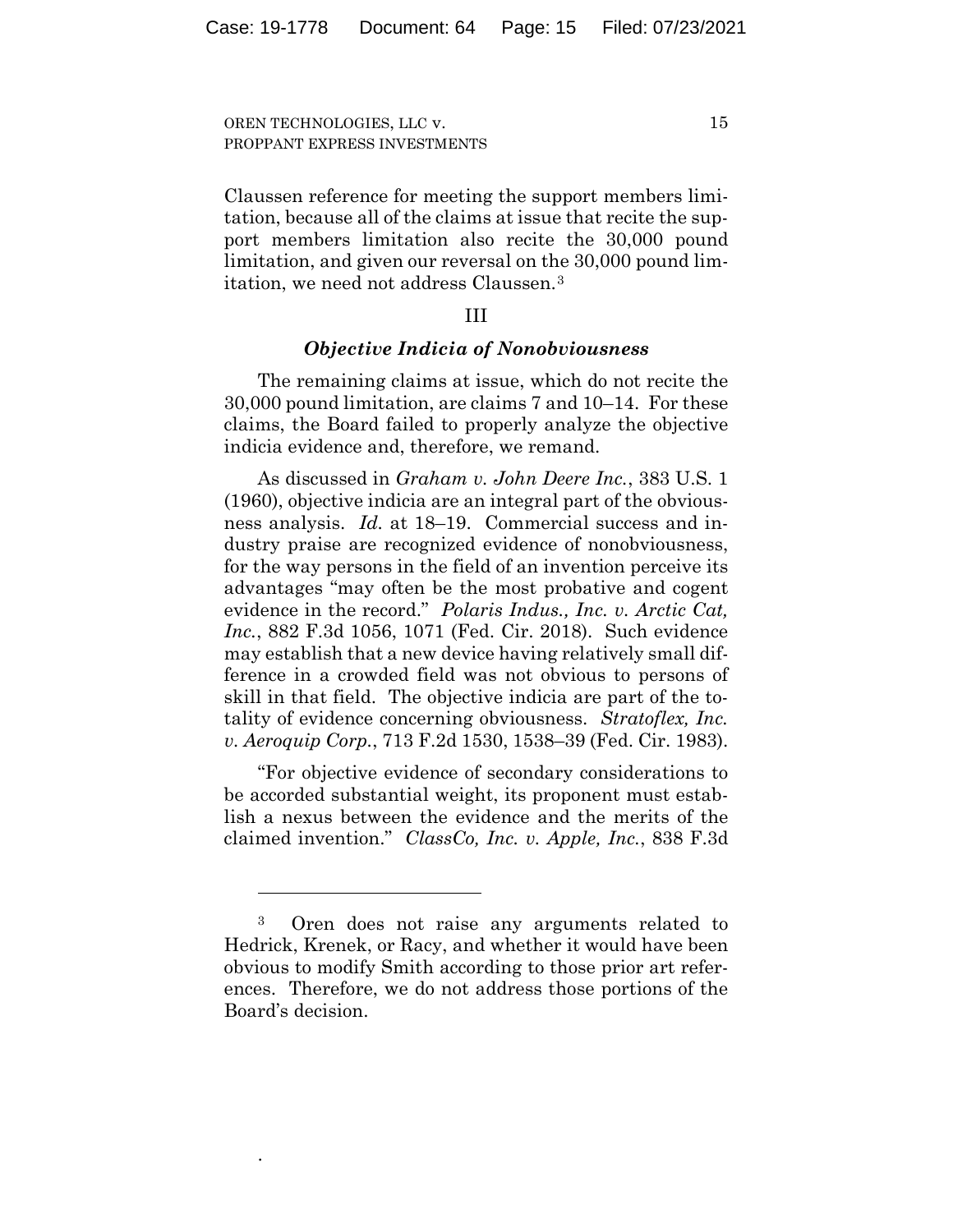1214, 1220 (Fed. Cir. 2016) (internal quotation marks omitted). That is, "objective evidence of non-obviousness must be commensurate in scope with the claims which the evidence is offered to support." *Polaris Indus.*, 882 F.3d at 1072. There can be "a presumption of nexus for objective considerations when the patentee shows that the asserted objective evidence is tied to a specific product" and that product "is the invention disclosed and claimed in the patent." *WBIP, LLC v. Kohler Co.*, 829 F.3d 1317, 1329 (Fed. Cir. 2016) (internal quotation marks omitted); *see also Fox Factory, Inc. v. SRAM, LLC*, 944 F.3d 1366, 1374 (Fed. Cir. 2019) ("[W]hat we do require is that the patentee demonstrate that the product is essentially the claimed invention."). The presumption can apply "even when the product has additional, unclaimed features." *PPC Broadband, Inc. v. Corning Optical Commc'ns RF, LLC*, 815 F.3d 734, 747 (Fed. Cir. 2016); *see also Fox Factory*, 944 F.3d at 1374–75. Once established, this presumption of nexus is rebuttable with evidence showing the objective evidence is "due to extraneous factors other than the patented invention." *WBIP*, 829 F.3d at 1329 (quoting *Demaco*, 851 F.2d 1387, 1393 (Fed. Cir. 1988)).

Oren presented evidence that mapped its commercialized SandBox container to the claimed container of the '626 patent, J.A. 6954–7010, and we conclude the Board's finding that Oren had established a presumption of nexus is supported by substantial evidence. Board Op. 30. PropX's arguments that the application of this presumption was unwarranted are not persuasive. SandBox is a commercialized product that Oren showed is the claimed container of the '626 patent. *See Fox Factory*, 944 F.3d at 1373–74 (holding that the patentee is required to "demonstrate that the product is essentially the claimed invention"); *WBIP*, 829 F.3d at 1331 ("[Patentee] was entitled to the presumption of nexus for its objective evidence of non-obviousness because it established that the specific products . . . are embodiments of the invention in the asserted claims.").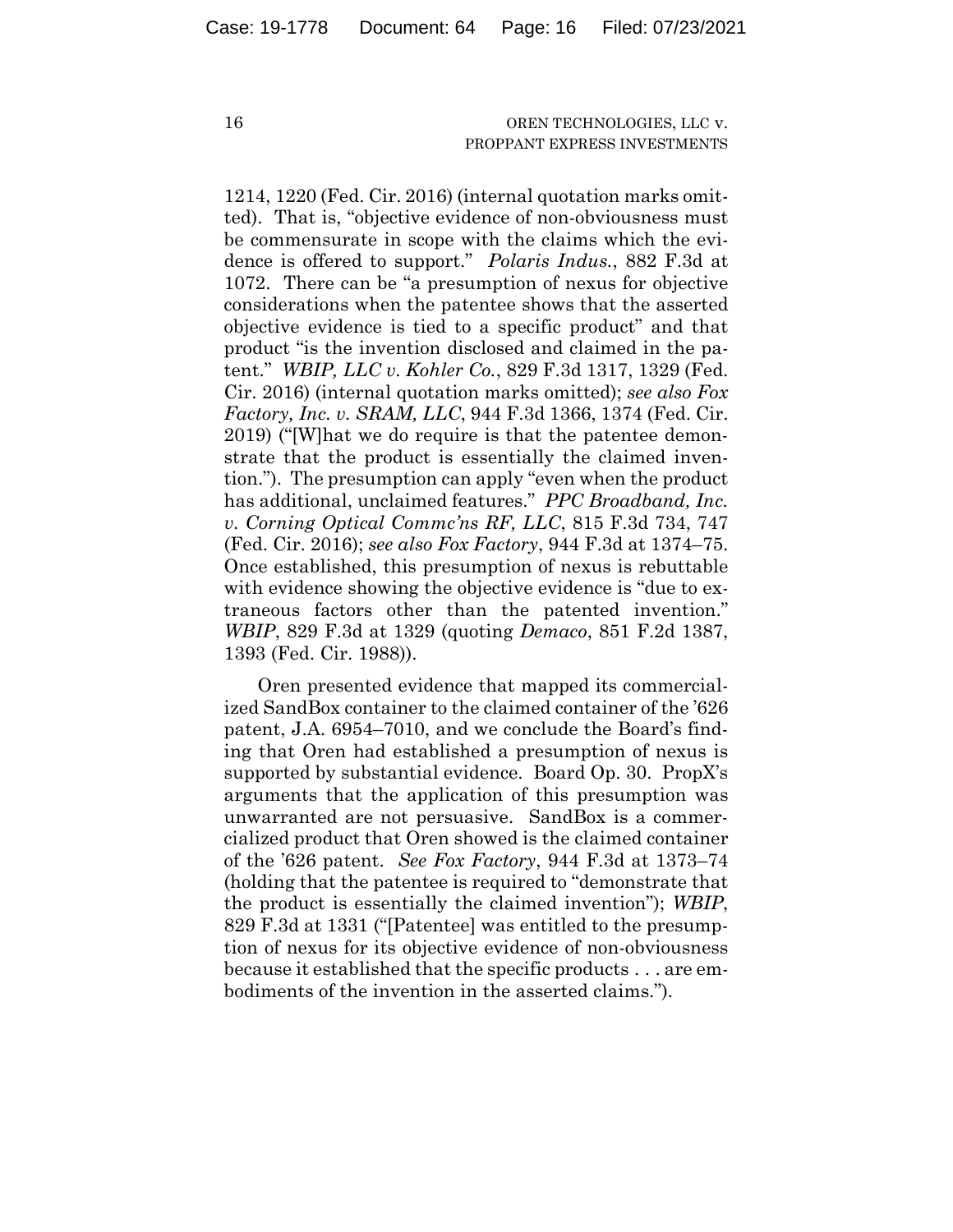The Board next found that PropX rebutted the presumption of nexus with evidence showing that aspects of a broader SandBox system other than the claimed container product were responsible for the system's success. Board Op. 30–33. The Board credited the fact that Oren "leases an equipment set that includes boxes, a conveyor (as part of [Oren's] cradle . . .), rig mats, a fork lift, a light-duty loader, and chassis (plural, which are trailers)." Board Op. 30 (citing J.A. 691); *see* J.A. 691–92 (citing evidence that Oren leases or rents "an equipment set," "the entire set," and "the entire equipment set"). In addition, the Board found persuasive the testimony of Oren's own witnesses regarding the importance of the non-container aspects to the success of the overall system. The Board concluded that Oren's commercial success and industry praise were "largely" a result of these non-container features "rather than the features of the challenged claims." Board Op. 33.

However, in doing so, the Board did not contend with and weigh any of the evidence potentially showing that the SandBox container itself is *also* an important contributor to the commercial success and praise of the system. Board Op. 30–33. Oren presented significant revenue numbers generated from the lease and license of the SandBox product. J.A. 557 n.3; J.A. 7572 ¶ 6; J.A. 7574 ("Equip lease/license/other"). A PropX real-party-in-interest, Liberty Oilfield Services, LLC, ("Liberty") entered into a 5-year contract with Oren's operating subsidiary, SandBox Logistics, for the "patented sand delivery process and containerization equipment." J.A. 557; J.A. 7575–76. The containerized sand solution, specifically, was noted to be effective. J.A. 560; J.A. 7590. And a market analyst declared that the "sand in a big box" was a "disruptive technology" for the fracking industry. J.A. 561–62; J.A. 6223– 24.

The Board should have addressed this evidence. Although the evidence the Board did consider showed that other features of Oren's system are important to the

.